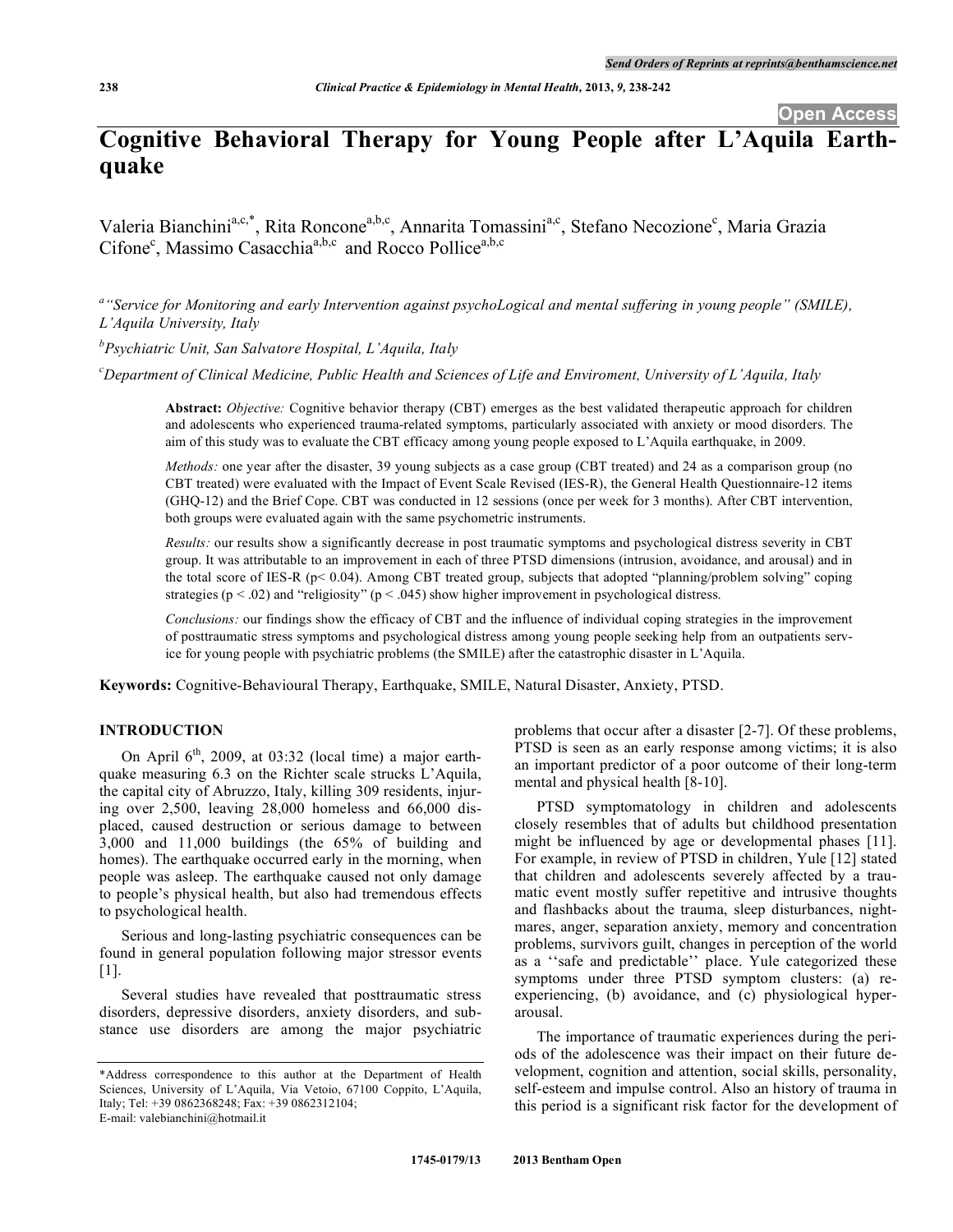PTSD in adulthood following exposure to another life stressor [1, 13].

Recent studies have shown that increased risk for PTSD is associated with how young people experiences and interprets the event. This evidence explains the importance, therefore, of going to evaluate their young people coping strategies, their ability to adapt to different needs and cope with stress. The Coping has been seen as a stabilizing factor that can help individuals maintain psychosocial adaptation during stressful events [14]. There is general agreement that adolescents exhibiting avoidance coping strategies (such as behavioral efforts to avoid the stressful situation and efforts to avoid thinking about the problem by using fantasy or wishful thinking) are more likely to develop severe stress-related problems than adolescents with active coping strategies (like positive thinking and problem solving) [15, 16]. An adolescent's tendency to cope by avoidance rather than by problem solving is not only determined by the type of stressful event, but also by the perception of the availability of social networks [17].

Religiosity is a protective factor which has an impact on all of the three dimensions of health status, among others, it goes together with a longer lifetime, better indicators of health status indicators and quality of life, less anxiety, depression and suicide, more effective coping strategies. In relation to adolescent health, less investigation has been available thus far [18, 19].

Cognitive behavior therapy (CBT) emerges as the best validated therapeutic approach for children and adolescents who experienced trauma-related symptoms, particularly symptoms associated with anxiety or mood disorders [1]. Trauma-focused CBT interventions have been shown to be effective in PTSD [20, 21] and are currently recommended as first line treatments for this condition [22-24]. Yule et al. [12] showed the effects of a short-term CBT in young people with PTSD symptoms following the Athens 1999 earthquake: he found a reduction of PTSD and depressive symptoms after treatment and an improvement in psychosocial functioning, maintained at 4-year follow-up.

The aim of study was to evaluate the Cognitive Behavioral Therapy (CBT) efficacy among young people exposed to L'Aquila earthquake, by comparing posttraumatic stress symptoms and distress level, pre- and post intervention. Also, we investigated the role of coping strategies on individual trauma experience.

### **MATERIALS AND METHODOLOGY**

One year after the earthquake (between May and December 2010), three residents of psychiatry conducted clinical interviews and collected informations about earthquake experience from 163 young outpatients seeking help to the S.M.I.L.E. (Service for Monitoring and early Intervention against psychoLogical and mEntal suffering in young people) for an aspecific anxiety symptomathology (sleep disorder, headache, irritability, somatic disorders, etc.) and psychological distress perceived.

S.M.I.L.E. is a psychiatric service established in November 2005 under the auspices of the Department of Mental Health, University of L'Aquila, Italy. It is the mission of service to reduce the burden of mental suffering among young people by means of an earlier recognition of signs and symptoms, systematic evaluation of psychological distress, and promotion of attitudes that encourage young people to seek care. The service closely links with primary care physicians and University Hospital psychiatrists, and all people aged 16-30 years who meet criteria for psychological, behavioural or psychiatric suffering are offered help by SMILE.

The study's inclusion criteria were: the presence at least one of symptoms of PTSD according to DSM-IV criteria (as assessed by the SCID module for PTSD) [25] and high level of psychological distress perceived (General Health Questionnaire-12items total score >15); the direct exposure to L'Aquila earthquake with moderate damage property and not experiences of physical injury or grief; aged between 16-30 years; no pre-existing major psychiatric disorder or psychopharmacological/psychological treatment; no evidence of cognitive deficit.

Following ethics local committee approval, individuals who appeared to satisfy the study inclusion criteria were submit a description of the study; obtained consent, all eligible young subjects (163 subjects) completed study's assessment consist of:

*General Health Questionnaire-12 items (GHQ-12)* a 12 items scale used to assess psychological distress perceived: each item assessing the severity of a mental problem over the past few weeks using a 4-point scale (from 0 to 3). It can be used to identify a "probable clinical case" on the basis of cutoff scores and to determinate the severity of morbidity on the basis of the total scores. The sensitivity and specificity in the prediction of cases of psychiatric morbidity were 69,6 % and 94,8%, respectively, in a community study. The score was used to generate a total score ranging from 0 to 36: a score ≤ 15 indicate a normal stress level, a 15-20 score a moderate level of stress and a score  $\geq 20$  indicate a more intense *psychological distress* [26].

*Impact of Events Scale (IES-R)*, a self-report measure comprising 22 items and three subscales (intrusion, hyperarousal, avoidance). Respondents should rate each item on a scale from 0 (*not at all*) to 4 (*extremely*), according to their experience over the past 7 days. The results indicated that the IES's two-factor structure is stable over different types of events, that it can discriminate between stress reactions at different times after the event, and that it has convergent validity with observer-diagnosed post-traumatic stress disorder. The use of IES in many psychopharmacological trials and outcome studies is supportive of the measure's clinical relevance. The IES is a useful measure of stress reactions after a range of traumatic events, and it is valuable for detecting individuals who require treatment. The instruments were administered in groups by trained mental health professionals [27].

*Brief Cope* was used to evaluate coping strategies. This is a brief version of the COPE, consisting of 28 items divided into 14 subscales, each, 2 items. The items are rated on a 4-point scale from 1 (absolutely not normally do this) to 4 (usually I just like that). A total score is meaningless, while the score is calculated for the individual steps necessary to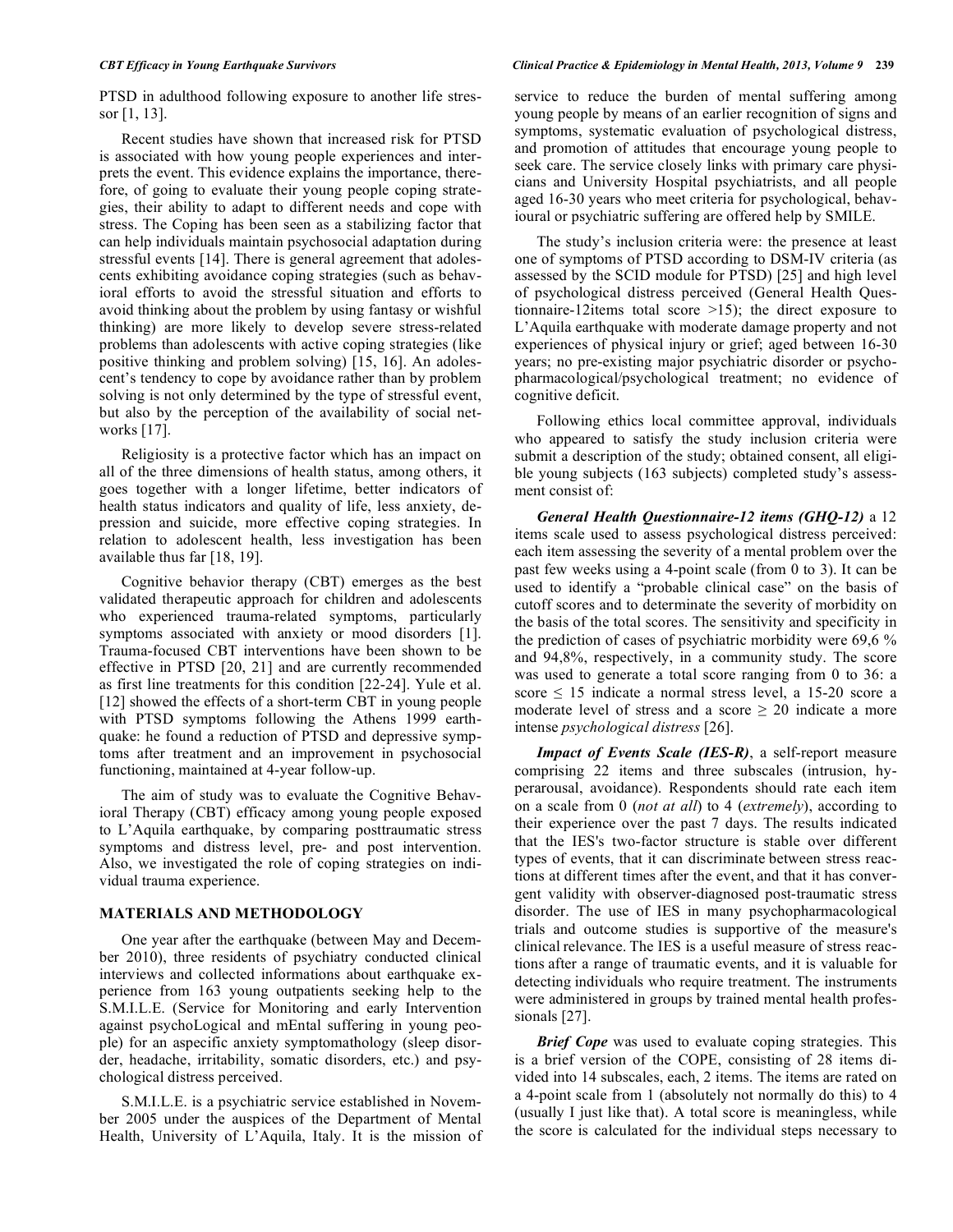|                        | <b>Total Sample</b> | Group 1        | Group 2         | $P^*$ value |
|------------------------|---------------------|----------------|-----------------|-------------|
|                        | $(N=163)$           | $(N=89)$       | $(N=74)$        |             |
| Gender                 |                     |                |                 |             |
| Women                  | $66.7\%$ (N=109)    | $72\%$ (N=64)  | $58.3\%$ (N=43) | 0.25        |
| Men                    | $33.3\%$ (N=54)     | $28\%$ (N=25)  | $41.7\%$ (N=31) |             |
| Mean Age               | 27.4 ys             | 26.9 ys        | 27.5 ys         | 0.9         |
|                        | $(SD \pm 1.7)$      | $(SD \pm 1.6)$ | $(SD \pm 1.3)$  |             |
| <b>Education Level</b> | 13.8 ys             | $13.5$ ys      | 14.3 ys         | 0.3         |
|                        | $(SD \pm 3.7)$      | $(SD \pm 3.8)$ | $(SD \pm 3.5)$  |             |
| Occupation             |                     |                |                 |             |
| Employed               | 34.5%               | 41.5%          | 45.9%           |             |
| Unemployed             | 5.3%                | 4.2%           | $6.9\%$         |             |
| Student                | 60.2%               | 54.3%          | 43.1%           |             |

**Table 1. Demographic, Baseline Characteristics and Score of first Assessment of Total Sample**

obtain a "profile" of the subject of coping. The Brief COPE can be used in three contexts: to explore the coping style of the subjects, namely the manner in which they generally tend to respond to stressful situations (version "dispositional") to evaluate how subjects responded to stress in a period of time in the past (version "situational-past") to assess response to a recent period, from one moment to date (version "situationalactual") [28].

After the assessment, the first 89 subjects (Group 1) of the list were selected for the intervention and received Cognitive Behavioural Therapy (CBT) treatment, while the remaining (74 subjects, Group 2) in a waiting list and in the future they will be placed in other treatment groups. Because of limitation in facilities and other equipments, all of the subjects could not be treated at once.

The extent of exposure was equivalent because all subjects had resident in L'Aquila at the moment of earthquake and thereafter. Cognitive Behavioural Therapy was conducted in 12 sessions (once per week for 3 months).

After a an education about earthquake experience nature of PTSD (re-experience, avoidance, hyperarousal) and panic disorder [29] we have explained to people some techniques for individual control of anxiety like breathing retraining and muscle relaxation training [30]. CBT is based on Ehlers and Clark's model of PTSD, structured in 3 main steps: modify of excessively negative appraisals of the trauma and its sequelae, reduce re-experiencing by elaboration of the trauma memories and discrimination of triggers and drop dysfunctional behaviours and cognitive strategies [31].

After Group 1 had undergone 14 sessions of CBT, we assessed all subjects again with the General Health Questionnaire-12 items and the Impact of Events Scale-Revised.

#### **STATISTICAL ANALYSIS**

Statistical analysis was performed using SPSS (version 18.0). For all analyses, a P value less than 0.05 (2-tailed) was used for statistical significance. Demographic characteristics and IES-R, GHQ-12 and Brief Cope scores of the two groups were compared by using an *independent t-test*. Effects of treatment on IES-R and GHQ-12 scores were assessed by using repeated-measures analysis of variance (ANOVA), with intervention as the between-group factor and IES-R and GHQ-12 score as a within-group factor. Differential effects of treatment on mean scores for the PTSD symptom categories were evaluated by using repeatedmeasures ANOVA, with intervention as a between-group factor and symptom category as a within-group factor.

# **RESULTS**

Of the 163 young survivors,  $66.7\%$  (N= 109) were women and the  $33.3 \%$  (N=54) men.

Mean age of sample was 27.4 years (SD  $\pm$ 1.7), in Group 1 (CBT treated, N=89) was  $26.9$  (SD  $\pm$ 1.6) and in Group 2 ( no CBT treated, N=74) was 27.5 (SD  $\pm$ 1.3) without statistical differences ( $p<0.08$ ). The most part of total sample were college students (60.2%, N=98).

Others demographic and baseline characteristics of total sample and of two groups are showed in Table **1**.

The mean score of GHQ-12 was 19.5 (SD  $\pm$ 0.7) and IES-R score was  $34.1$  (SD  $\pm$ 0.3). There were no statistical differences in baseline score of IES-R, its subscales and GHQ-12 total score measured by multiple ANOVA between two groups. Also these results are showed in Table **1**.

First, we compared the first and second assessment points by condition for CBT treated group. The interaction term for the following outcome measures was significant, demonstrating greater improvement from Assessment 1 to Assessment 2 for GHQ-12 total score ( $F=2,57$ ;  $p < .01$ ), IES-R total score ( $F = 3,1$ ;  $p < .02$ ) and among its dimension only in *Avoidance* dimension (p < .03).

The analysis of IES-R and GHQ-12 scores between the two assessments (Assessment 1 and 2) for not CBT treated subjects (Group 2) shows that the interaction term was not significant for any dimensions investigated.

The results are showed in Table **2**.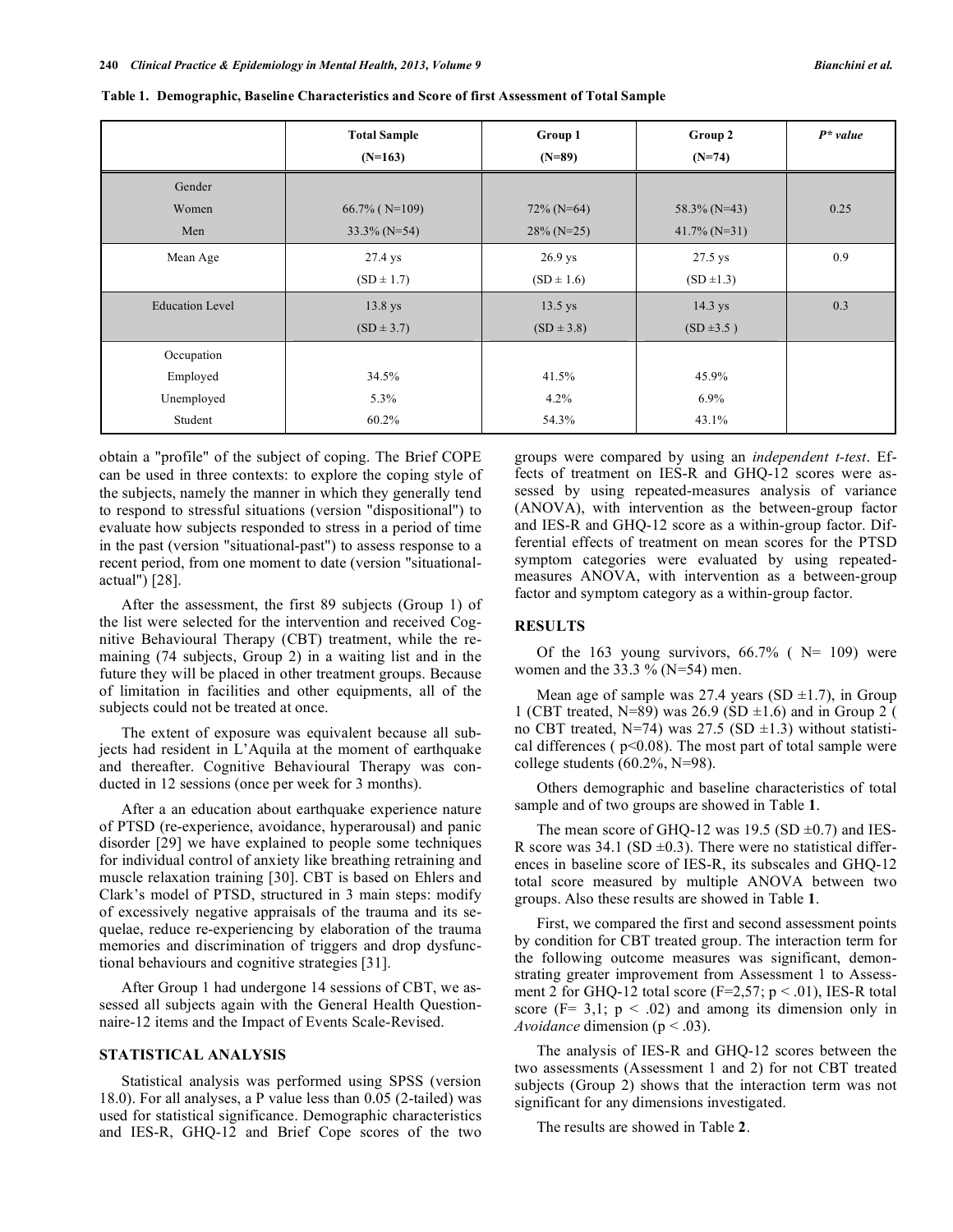|                          | <b>First Assessment</b> | <b>Second Assessment</b> | p*   |  |  |  |  |
|--------------------------|-------------------------|--------------------------|------|--|--|--|--|
| <b>IES-R Total Score</b> |                         |                          |      |  |  |  |  |
| Group 1                  | 32.4 (SD $\pm$ 0.3)     | 28.4 (SD $\pm$ 0.6)      | 0.02 |  |  |  |  |
| Group 2                  | 33.5 (SD $\pm$ 0.3)     | 32.9 (SD $\pm$ 0.7)      | 0.06 |  |  |  |  |
| Hyperarousal             |                         |                          |      |  |  |  |  |
| Group 1                  | $17(SD \pm 0.8)$        | $16.8$ (SD $\pm$ 1.2)    | 0.08 |  |  |  |  |
| Group 2                  | $16(SD \pm 1.8)$        | $15.7 (SD \pm 0.9)$      | 0.07 |  |  |  |  |
| Avoidance                |                         |                          |      |  |  |  |  |
| Group 1                  | $14(SD \pm 0.9)$        |                          | 0.03 |  |  |  |  |
| Group 2                  | $15 (SD \pm 0.1)$       | $11.6$ (SD $\pm$ 0.5)    | 0.07 |  |  |  |  |
|                          | 14.7 (SD $\pm$ 0.4)     |                          |      |  |  |  |  |
| Reexperience             |                         |                          |      |  |  |  |  |
| Group 1                  | $12(SD \pm 1.1)$        | 11.2 (SD $\pm$ 0.7)      | 0.08 |  |  |  |  |
| Group 2                  | 13 (SD $\pm$ 0.5)       |                          | 0.09 |  |  |  |  |
| <b>GHQ-12</b>            |                         |                          |      |  |  |  |  |
| Group 1                  | $18.9 (SD \pm 1.7)$     | 14.4 (SD ± 1.2)          | 0.01 |  |  |  |  |
| Group 2                  | 19.5 (SD $\pm$ 0.7)     |                          | 0.06 |  |  |  |  |

|  |  | Table 2. Post Traumatic Symptomathology and Psychological Distress As a Function of Treatment |  |  |  |  |  |
|--|--|-----------------------------------------------------------------------------------------------|--|--|--|--|--|
|  |  |                                                                                               |  |  |  |  |  |

\* P value less than 0.05 (2-tailed) was used for statistical significance.

**Glossary**

(PTSD), Post Traumatic Stress Disorder

(CBT), Cognitive behavior therapy

(IES-R), Impact of Event Scale Revised (GHQ-12), General Health Questionnaire-12 items

(S.M.I.L.E.), Service for Monitoring and early Intervention against psychoLogical and mEntal suffering in young people

Among Group 1 (CBT treated), subjects that adopted planning/problem solving coping strategies  $(p < .02)$  and religiosity ( $p < .045$ ) show higher improvement in perceived stress level between the two evaluations. Religiosity like coping strategies shows a significant statistical difference (p  $<$  0.03) between girls (score = 3,2; sd  $\pm$ 0.5) and boys (2,1;  $sd \pm 0.4$ ).

#### **DISCUSSION**

The present study compared post traumatic symptoms and psychological distress among L'Aquila earthquake young survivors, divided after the first psychometric assessment, in two groups: Group 1 treated by CBT intervention and Group 2 waiting for an intervention. We enrolled only people directly exposed to the disaster, without any preexisting major psychiatric disorder and psychopharmacological/psychological treatment.

Our results are in line with the recent literature :Group 1 shows a significant reduction both in severity of post traumatic symptomathology total score evaluated by IES-R  $(p < .02)$  and psychological distress by GHQ-12  $(p < .01)$ . Overall PTSD dimensions have an improvement, but only *Avoidance* dimension shows significant differences pre and post intervention. The differential effect supporting may be explained, in part, by the emphasis on cognitive restructuring contained in the CBT intervention with also a specific section of treatment based on exposure to the traumatic event.

The CBT treatment focusing on PTSD and anxiety symptoms was well accepted and efficacious [24]: the goal of our study is the confirmation of this effect in a population of young people exposed to the same type of trauma and the possibility to improve the quality of life of young people through an intervention of proven effectiveness, and to reduce healthcare costs. In fact, PTSD, particularly among those who have experienced chronic traumatization like an entire population exposed to a natural disaster, is associated with complex outcomes like displacement, social networks disruption, emotional and clinical aftermaths and physical health difficulties [10].

Another important finding of our study is the important of religious coping strategy like a possible protective factor in people exposed to any kind of trauma: among our groups of study, individuals who showed in the second assessment an improvement of perceived distress level had adopted this personal strategies. Others studies in future must evaluated in a larger population of study this coping strategies like "post traumatic growth" factor.

In conclusion, the treatment of populations, such as those with chronic mental illness or other psychiatric disorder (anxiety, depression, sleep disorder, substance abuse), requires the recognition of the necessity of treatment in the context of a larger and emergency system of care.

Future research is also needed in the area of mechanisms of change in cognitive–behavioral psychotherapies for PTSD